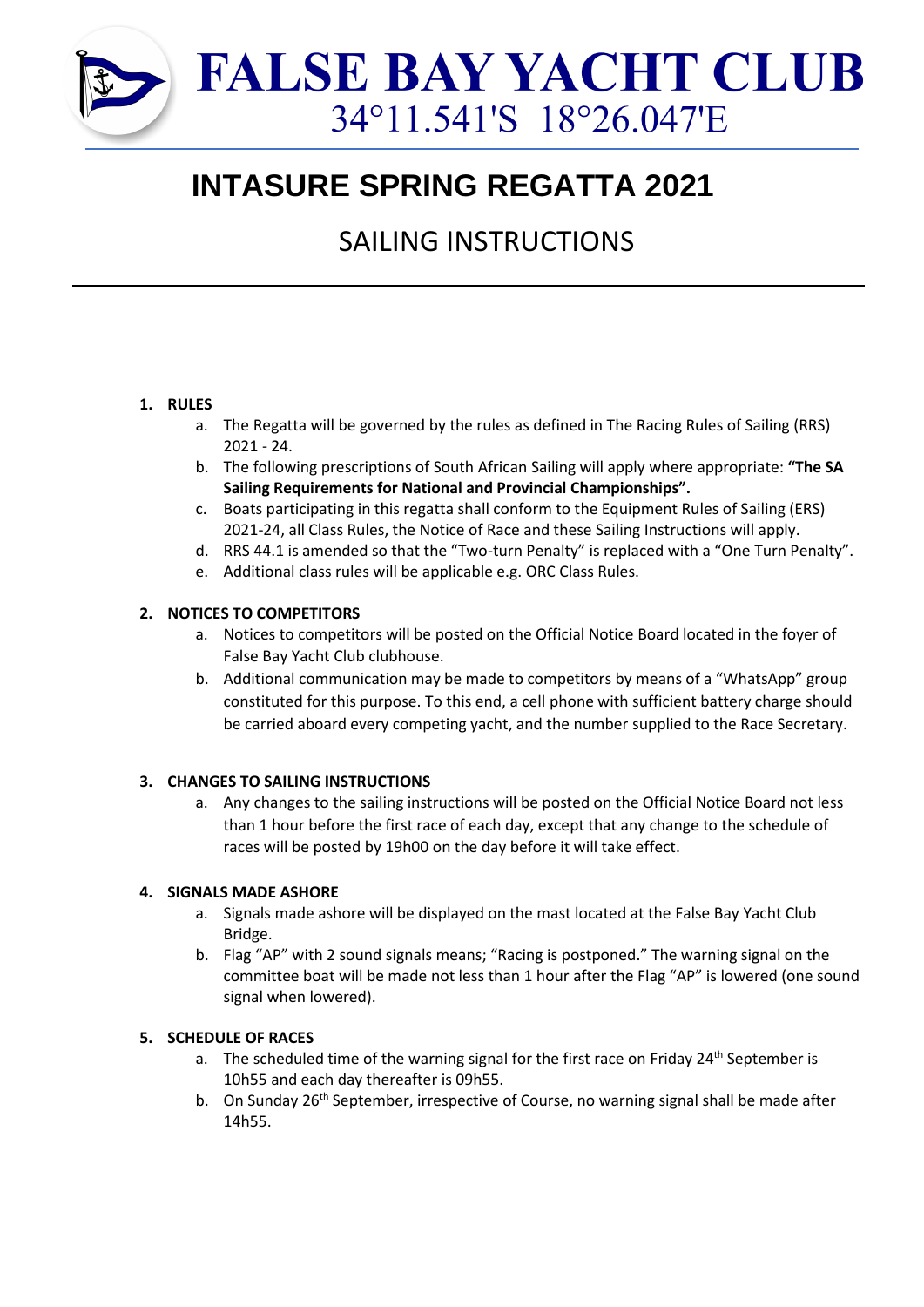# **6. CLASS / DIVISION FLAGS**

a. The fleet will be divided into classes according to ORC Club Class Division Length (CDL), to conform with the requirements of the SAS Western Cape Keelboat Championship Circuit 2021, as follows:

Racing Division CLASS A: CDL greater than 9.100 – NUMERAL PENNANT 1 Racing Division CLASS B: CDL up to and including 9.100 – NUMERAL PENNANT 3 Cruising Division CLASS C: CDL greater than 9.100 – CODE FLAG "T" Cruising Division CLASS D: CDL up to and including 9.100 – CODE FLAG "W" CAPE 31: shall constitute a separate class – NUMERAL PENNANT 2

#### **7. RACING AREA**

- a. The general racing area will be offshore off Fish Hoek/Simon's Bay and greater False Bay.
- b. Considering the main Regatta sponsor and spectator value, courses or portions of courses may be set closer inshore to provide exposure at vantage points along the coastline.

#### **8. THE COURSES**

- a. Racing Division yachts will sail courses comprising both round the buoys and longer coastal legs. The first leg will be set to windward.
- b. Cruising Division yachts will sail coastal courses without round the buoys legs, but the first leg will be set to windward.
- c. A Code Flag "L" displayed by the Finishing Vessel will indicate that a subsequent race will be attempted shortly after the present race.
- d. When changing the next leg of the course, RRS33 (a) (2) will apply.
- e. The courses for all Divisions will be displayed on the official Notice Board in the False Bay Yacht Club clubhouse and will be tailored to the anticipated conditions forecast for the day. Copies will be available from FBYC reception 90 minutes before the scheduled start.
- f. Racing Division sample course cards are published in Addendum 1, for information purposes only. Actual courses for the day may differ substantially.

#### **9. SHORTENING COURSE**

a. When shortening courses RRS 32 will apply, and any shortening of course shall be broadcast on VHF Channel 6.

#### **10. RACING DIVISION MARKS**

- a. Rounding marks 1, 2 & 3 will be yellow conical buoys
- b. Rounding mark 4/ Finish mark will be a yellow conical buoy flying a yellow flag.
- c. The starting mark will be a yellow conical buoy flying a yellow flag.
- d. The Start/Finishing vessel shall be a mark of the course for boats starting and finishing.

#### **11. START**

a. Races will be started using RRS rule 26, with Coastal Cruising Class starting first, followed by a ten (10) minute delay, thereafter Racing Divisions start at five (5) minutes intervals in the order below for the first start of the day:

COASTAL CRUISING CLASS C & D (CODE FLAGS "T" & "W") ORC Class A & CAPE 31 (NUMERAL PENNANTS 1 & 2) ORC Class B (NUMERAL PENNANT 3)

b. If more than one race is started, the starting order for subsequent races will be according to Class Flags.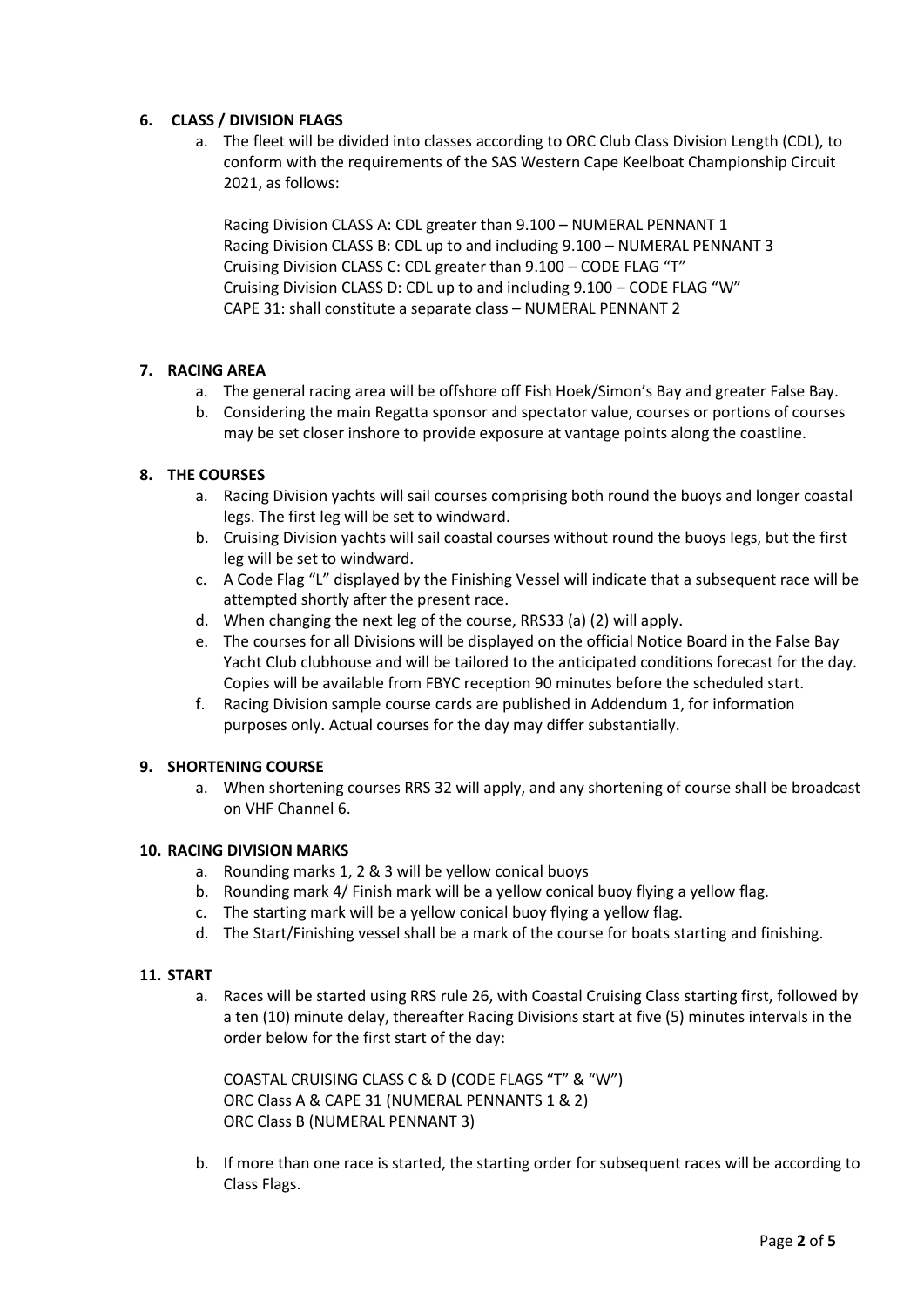- c. Competitors will be notified of the division to which they have been allocated at least two hours before the start of the first race by a notice on the Regatta Notice Board.
- d. The starting line will be between the mast displaying an orange flag on the race Committee Boat at the starboard end and a yellow cylindrical buoy flying a yellow flag at the port end.
- e. Boats whose warning signal has not been made shall keep clear of the starting area.
- f. A yacht shall not start later than 4 minutes after its divisional starting signal. Yachts that have not started by this time will be scored "DID NOT START".
- g. To indicate the intention to start a race or sequence of starts an INTASURE flag will be flown for not less than 5 minutes prior to the first start in a sequence of starts. This flag will remain up while racing is in progress.

#### **12. THE FINISH**

a. The finishing line for all boats will be between a mast displaying the Blue flag on the Race Committee Boat and the number 4 buoy as per the course card.

#### **13. PENALTY SYSTEM**

a. For all classes RRS 44.1 is changed so that only one turn, including one tack and one gybe, is required.

#### **14. TIME LIMIT**

- a. The time limit for each race will be "N" minutes after the finish of the leading yacht in each Division where,  $N = E \times 0.5$  and where  $E = E$  lapsed time in minutes of the leading yacht in that Division / Class.
- b. The Race Committee may, at his sole discretion, extend this time limit.

#### **15. NATIONAL CHAMPIONSHIPS REQUIREMENTS**

In order to qualify as a National Class Championship the following criteria shall be satisfied:

- a. A minimum of five valid entries have been received no later than the closing time for entries one hour before the scheduled starting time of the first race.
- b. At least five finishers in any two races of the series.
- c. At least four races completed.

#### **16. PROTESTS**

- a. Protests shall be written on forms available at the Regatta Secretary's Office in the FBYC Bridge and delivered there within 1 hr (one hour) of the last yacht to finish in the last race of that day.
- b. This time limit may be extended if there is good reason to do so.
- c. Protests will be heard in approximately the order of receipt, as soon as possible. Protest notices will be posted on the Regatta Notice Board within 30 minutes of the protest time limit, to inform competitors where and when there is a hearing in which they are parties to a hearing or named as witnesses. RRS Rule 66 is changed by adding this sentence: "On the last day of racing a party to the hearing may ask for a re-opening not later than 1 hr (one hour) after being informed of the decision".

#### **17. SCORING**

- a. Low Point System of Appendix A4.1 will apply.
- b. For Racing Division, 4 races are required to be completed to constitute a regatta.
- c. For Cruising Division, 2 races are required to be completed to constitute a regatta.
- d. When 5 races have been completed, 1 race discard will apply.
- e. When 9 races have been completed, 2 race discards will apply.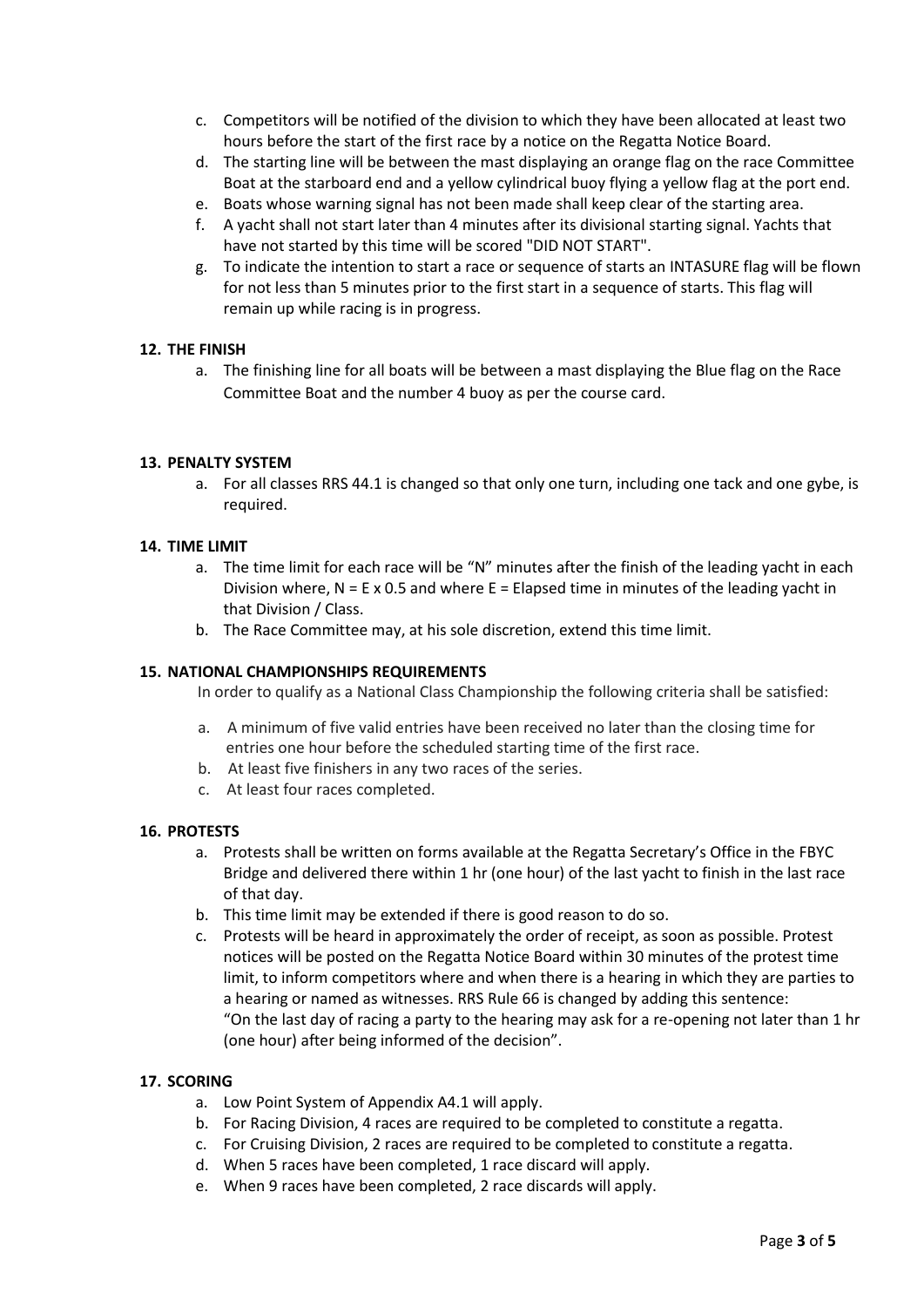#### **18. SAFETY**

- a. Yachts shall hold and comply with minimum Category C COF requirements.
- b. Crew numbers shall not exceed that specified on the yachts COF certificate.
- c. Youth category competitors shall wear a personal buoyancy aid at all times while afloat in a yacht.
- d. Wet or dry suits do not constitute adequate buoyancy!

#### **19. REPLACEMENT OF CREW OR EQUIPMENT**

- a. Substitution of competitors will not be allowed without prior written approval of the Race Committee.
- b. Substitution of damaged or lost equipment will not be allowed unless authorised by the Race Committee. Requests for substitution shall be made to the Committee at the first reasonable opportunity.

#### **20. EQUIPMENT AND MEASUREMENT CHECKS**

A boat or equipment may be inspected at any time for compliance with the class rules and sailing instructions. On the water, a boat can be instructed by a race committee equipment inspector or measurer to proceed immediately to a designated area for inspection.

#### **21. HAUL-OUT RESTRICTIONS**

a. Yachts shall not be taken out of the water from the start of the first race to the finish of the last race, inclusive, without prior written permission from the Race Committee.

#### **22. ELECTRONIC AIDS**

- a. There is no restriction on the type and usage of electronic aids carried aboard, provided they do not contravene any of the Special Regulations or Class Rules.
- b. Any method of navigation is allowed if the information used, however transmitted to the yacht, is available to all, without cost other than for the equipment carried on board the yacht.

#### **23. RADIO MONITORING**

a. In terms of the safety instructions, VHF radios must be monitored at all times. Race information will be communicated via channel 6 when possible. An alternative channel may be advised if necessary.

#### **24. DISCLAIMER OF LIABILITY**

- a. Competitors participate in the regatta entirely at their own risk. See RRS 4, Decision to Race.
- b. Neither the Organizing Authority nor its officials or other persons associated with the organization of the event will accept any liability for material damage or personal injury or death sustained in conjunction with or prior to, during, or after the regatta.

#### **25. INSURANCE**

a. Each participating boat is encouraged to carry sufficient valid third-party liability insurance to cover any liability arising during the event. (Minimum R5-million).